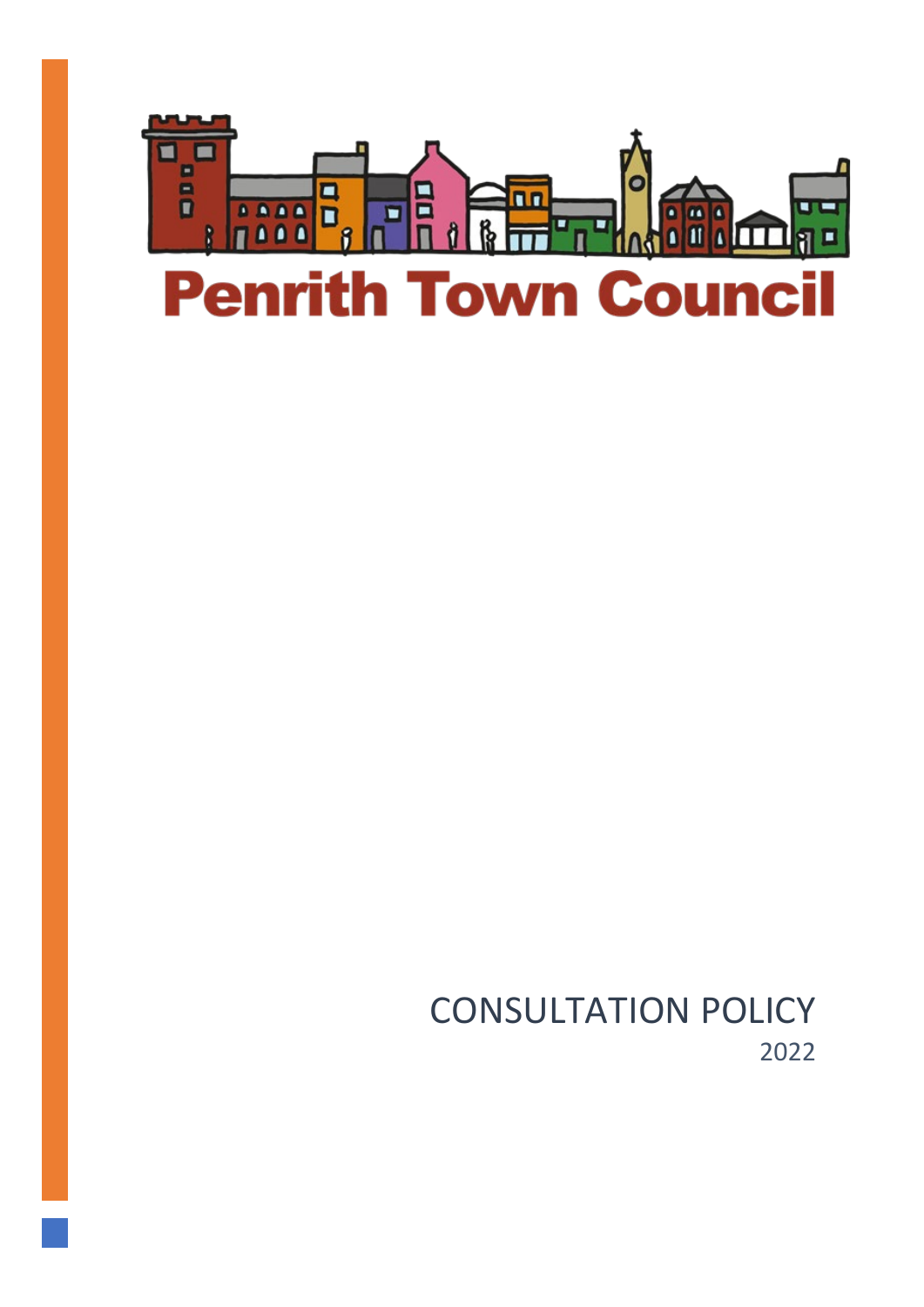# **Purpose**

There are seven key objectives:

- i. To maximise stakeholder engagement.
- ii. To develop the Council's services to meet the range of needs of our different customers.
- iii. To co-ordinate consultation across Penrith.
- iv. To develop the Council's ability to make effective use of consultation techniques.
- v. To maximise equality of consultation.
- vi. To enhance the Council's communication.
- vii. To meet legislative Requirements.

The overall purpose is to improve the services and operations of the Council by understanding the needs of the community and others who are affected by its decisions.

The primary responsibility and means for consultation is through the role played by the Members of the Council. As democratically elected representatives they are dutybound to represent the views of their constituents.

Throughout their term of office, Members will make themselves available to be contacted by residents of their ward without partiality. This role extends to the development of an effective relationship with the elected ward representatives from both the district and county councils. The Council will strive to ensure that wherever possible ward councillors from all levels of local government are kept informed and not surprised by new or emerging ward matters.

In support of this approach section 24 of the Council's Standing Orders require that:

- An invitation to attend a meeting of the Council together with the agenda and draft minutes to the ward councillor(s) of the district and county council.
- A copy of each letter sent to the District and County Council shall be sent to the ward councillor(s) representing the area of the Council.

In addition to the role played by individual Members, the Council has arrangements in place for public speaking at meetings. Members of the public may attend Full Council and committee meetings (except for confidential items), where they can submit questions.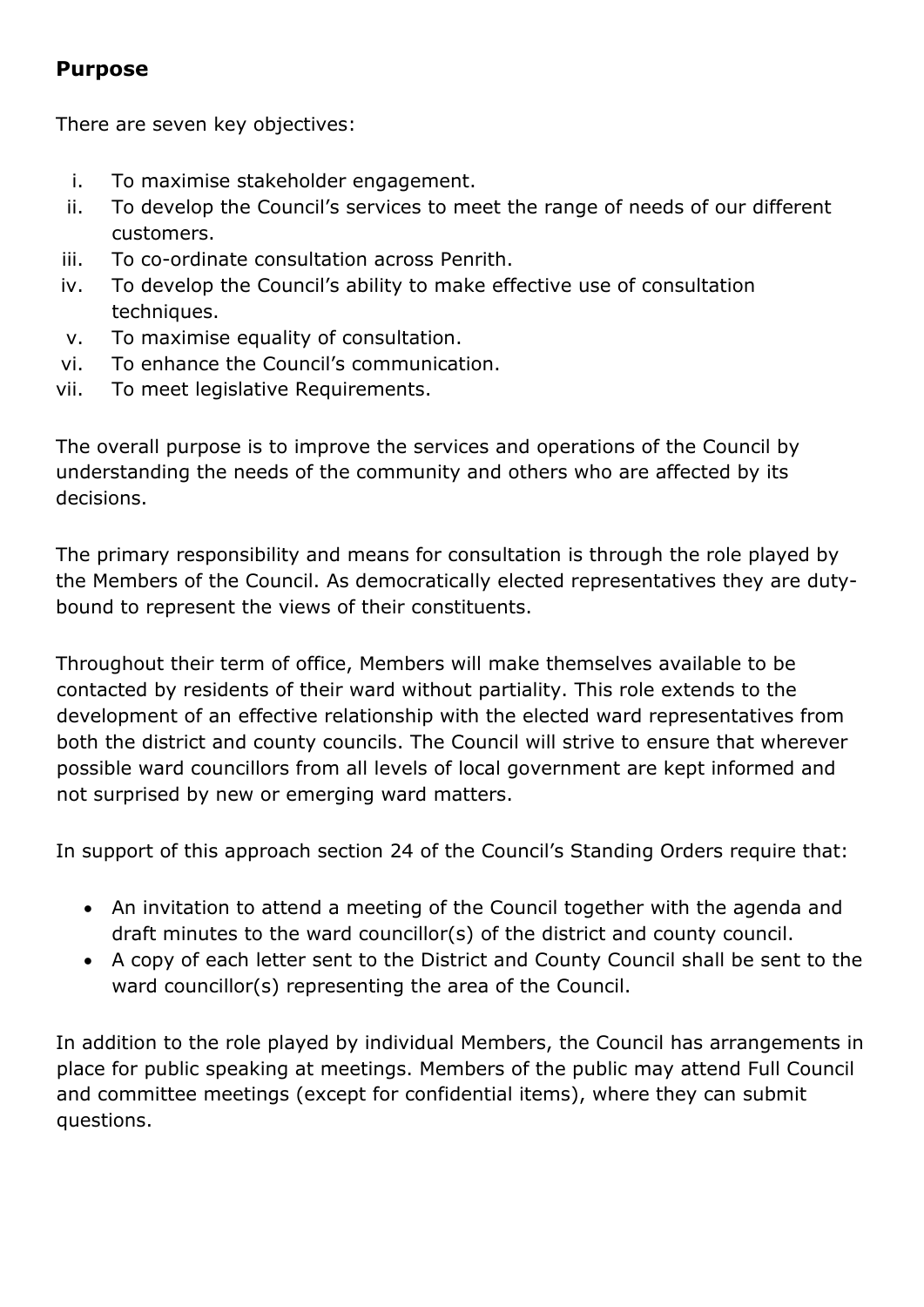#### **Why we consult**

Penrith Town Council appreciates the importance of public participation to inform policy and decision-making. Whilst Members are elected to represent the views of the people through their daily contact with constituents, Members cannot be aware of the views of all the people they represent on every issue. It is therefore essential for the Council to undertake additional forms of consultation. To encourage public participation, we wish to make information about our services and how we work freely accessible.

#### **Consultation can enable us to:**

- Target our services effectively
- Improve awareness and use of our services
- Monitor user satisfaction
- Help make decisions about policies, priorities and strategies
- Represent the views of Penrith's residents
- Improve our stock of local knowledge

#### **When we will consult**

We recognise that consultation is not always appropriate, e.g. where the Council is limited by statutory or budgetary restrictions. It is also important to avoid "consultation fatigue". Therefore, consultation will only be used:

a) where it is possible to influence decision-making or

b) when we need to identify user satisfaction or add to our stock of knowledge.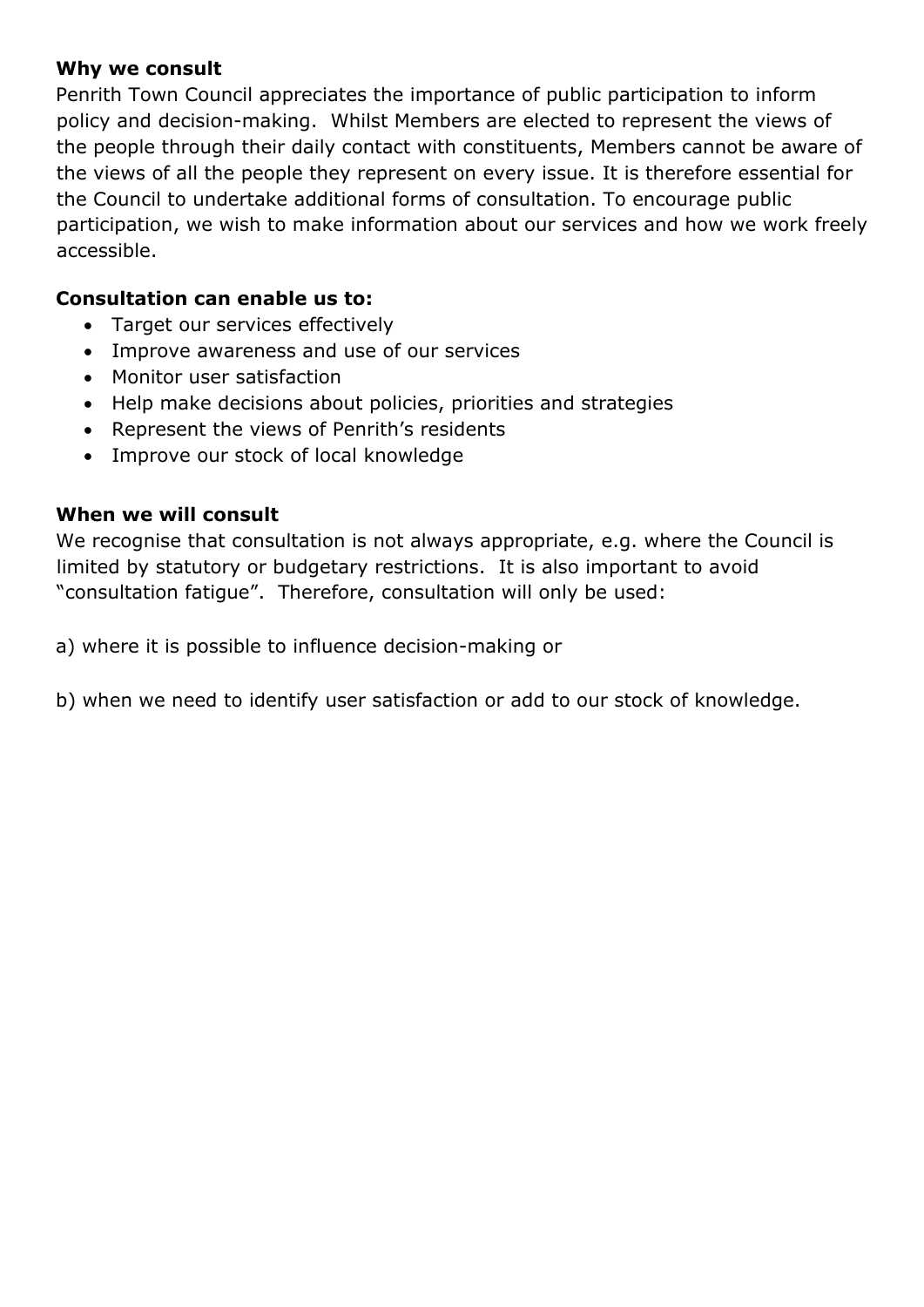#### **Priority areas for consultation include:**

- Major policy decisions were not much is known about people's views
- Controversial decisions where there is likely to be a high level of public interest
- Services that account for a significant proportion of overall spending
- New services
- Services with low user satisfaction

Increasingly, services are delivered to local people through a partnership of different agencies. Where this is the case, seeking the views of partner organisations is as important as seeking the views of residents.

The Council will continue to consult partners such as other statutory agencies, the voluntary sector and private businesses in the development of any matters, projects, policies and services that affect them.

The Council will consider the benefits of consulting with voluntary and community groups as representatives of individual sectors of the public, especially where they are able to effectively speak on behalf of people who might otherwise find it difficult to engage in the democratic process.

Within the overall mix of consultation approaches that is adopted, the Council will balance the proportion that is undertaken with partner organisations and community groups, compared with that which is conducted directly with individual members of the public.

# **Core standards**

The Council will apply Principles of Good Consultation:

#### **Focus and Clarity**

Being unclear is likely to be a key reason for tension between the town council and the community. Therefore, the Town Council will:

- Be clear on why the consultation is taking place
- Have a consultation plan or purpose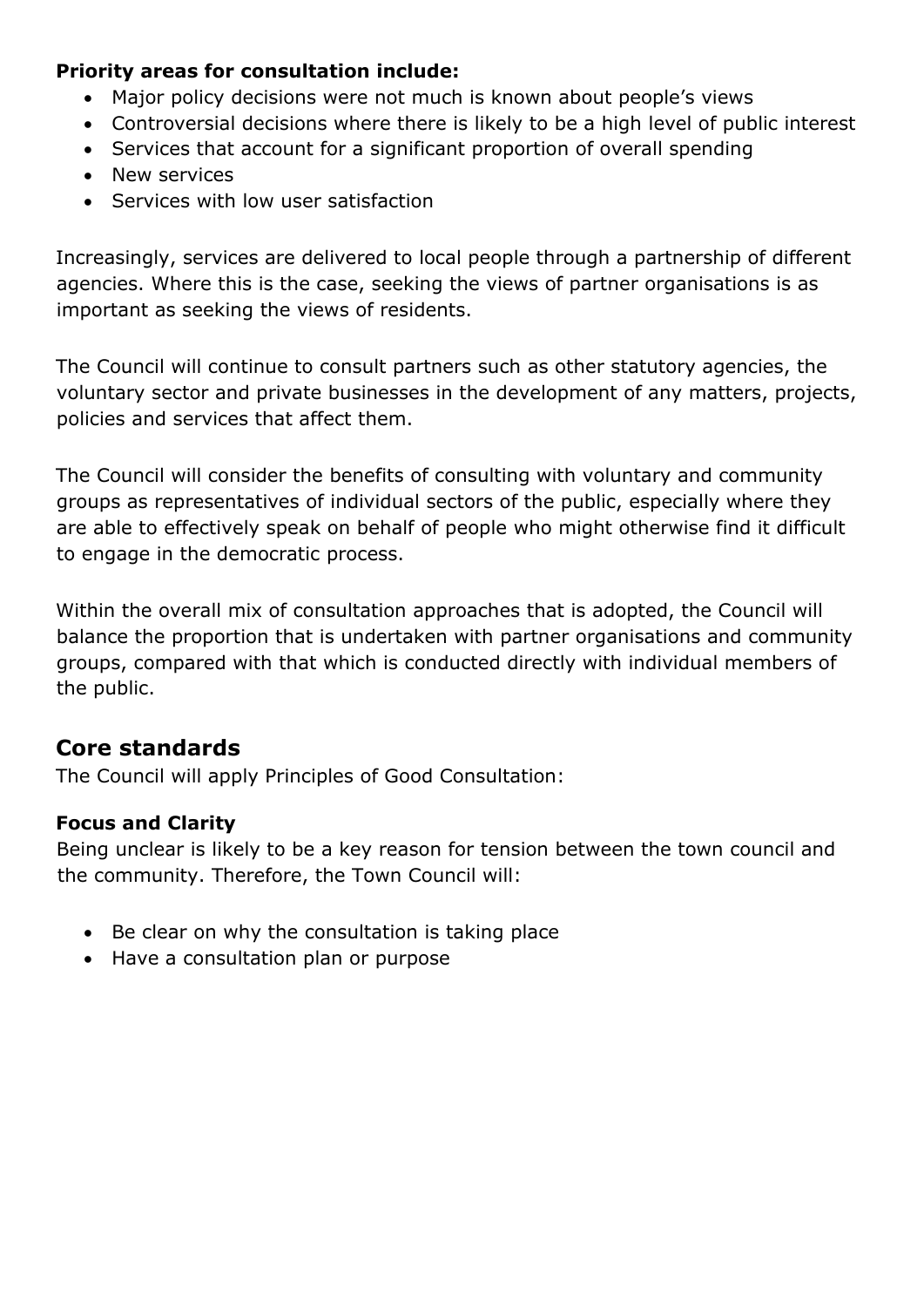## **Inclusiveness, accessibility, equality and diversity**

We will:

- Clarify who stakeholders are and which are difficult to access.
- Develop effective working relationships with stakeholders.
- Ensure our levels of engagement, e.g. inform, consult involve, collaborate and empower are suited to different contexts, participants and languages.
- Our consultation methods are suitable for all participants, including hard to reach groups and individuals.

#### **Provision of information**

We will:

- Make sure all information provided is meaningful and understandable
- Ensure there is enough information for those being consulted to make an informed opinion

## **Timing**

We will consider when in the process consultation should take place, for example:

- Is it early enough to help identify the issues or merely seeking comment on already identified issues
- Is it early enough for people to feel the Council is genuinely interested in their opinions
- Is the decision-making process clear, well communicated and transparent?

## **Implementation of the Final Decision**

Tensions can be caused by lack of clarity around the implementation of outcomes of Council decisions. The Town Council will consider how all outcomes will be implemented. To add credibility to our consultation process, our resolutions reports record decisions and track implementation of the outcome through to completion.

## **The Council will employ a 6-step approach to consultation planning:**

- 1. Gather and record information
- 2. Define community engagement objectives -
- 3. Establish community engagement parameters (including what is negotiable and what is not)
- 4. Identify key issues/interests and responses
- 5. Select suitable methods/techniques for each consultation and context
- 6. Evaluate continuously and prepare to alter the consultation plan if necessary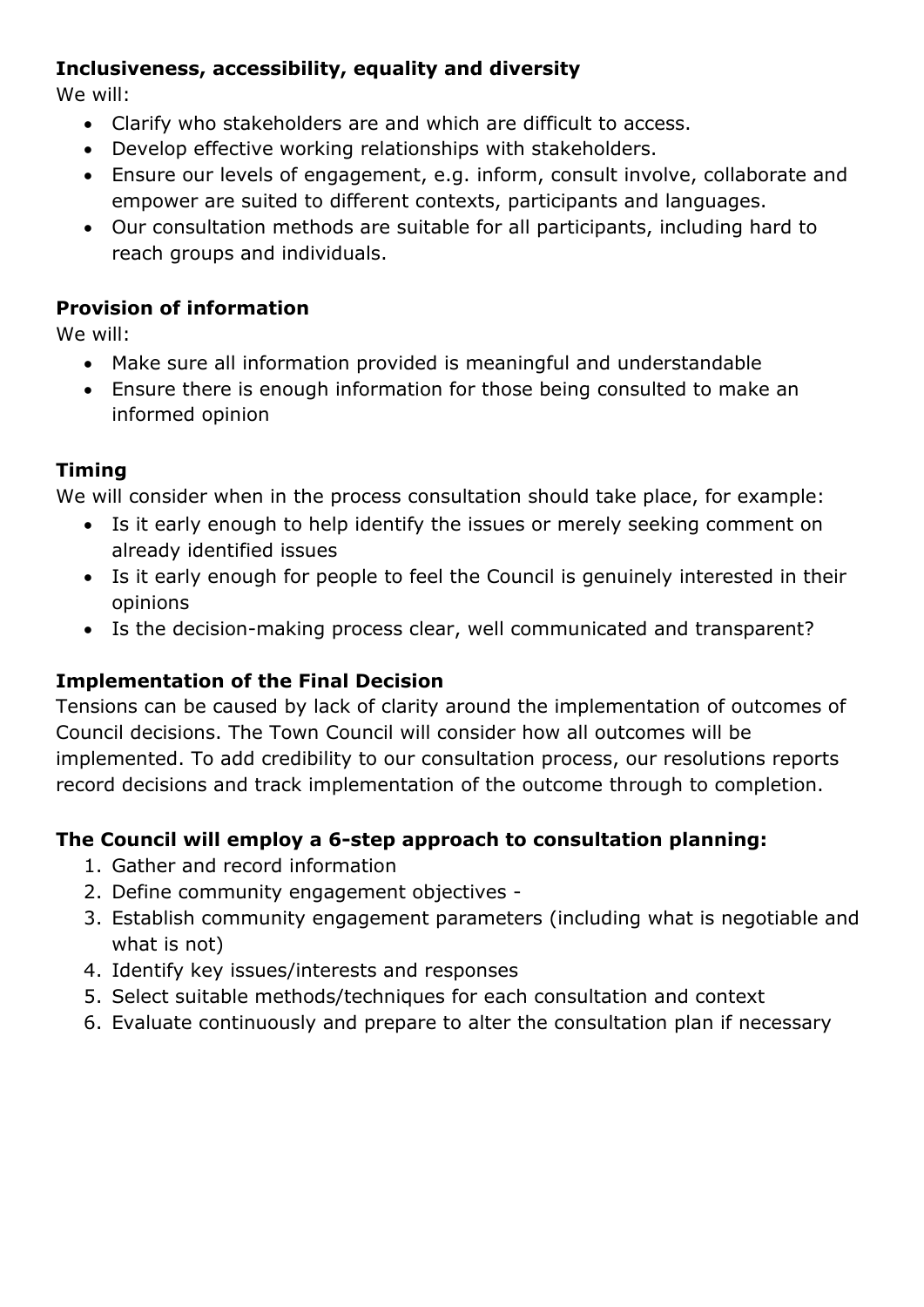# **The Council will comply with Data Protection**

Penrith Town Council supports the objectives of UK Data Protection Law, General Data Protection Regulations 2018. The Council encourages all employees to observe its values, and to reinforce the principles of confidentiality, which will always apply in the Council's activities. Where members of the community have been told that all data will be held in confidence:

- All research will be kept anonymous, to be accesses by the research/project team only
- Where appropriate, the identity of people will be kept confidential and, if necessary, pseudonyms will be used. However, in many cases, confidentiality will not be an issue, e.g. a statutory consultation
- Presentations and publications will be fully anonymous
- Confidentiality will be guaranteed to all participants in all circumstances, save disclosures of serious harm/danger/distress to the subject, or a third party.

#### **Members of the Council will:**

- Make themselves available to hear the views of their constituents.
- Respond to constituents' enquiries and representations fairly.
- Actively encourage citizen participation in decision-making.
- Balance the range of different interests and represent their ward as a whole without partiality.
- Develop an effective relationship with member colleagues from other local authorities, to ensure that all parties are informed and that there are no surprises.

## **The Council will:**

- Ensure that our district and county councillor and officer colleagues are both informed and consulted on matters that might impact on their representative wards.
- Involve and collaborate with user/interest groups.
- Only undertake consultation where it is possible to influence decision-making.
- The Council will consult as early as possible in the decision-making process to allow views to be taken into consideration.
- Only undertake consultation when we need to identify user satisfaction.
- Only undertake consultation to add to our stock of local knowledge.
- Be clear about what we are asking the public to comment on.
- Give sufficient time for people to respond and be clear about the timeframes.
- Listen to and respect all opinions received.
- Give consideration as to how the views of people who do not normally participate can be obtained and use plain language in all documents and presentations.